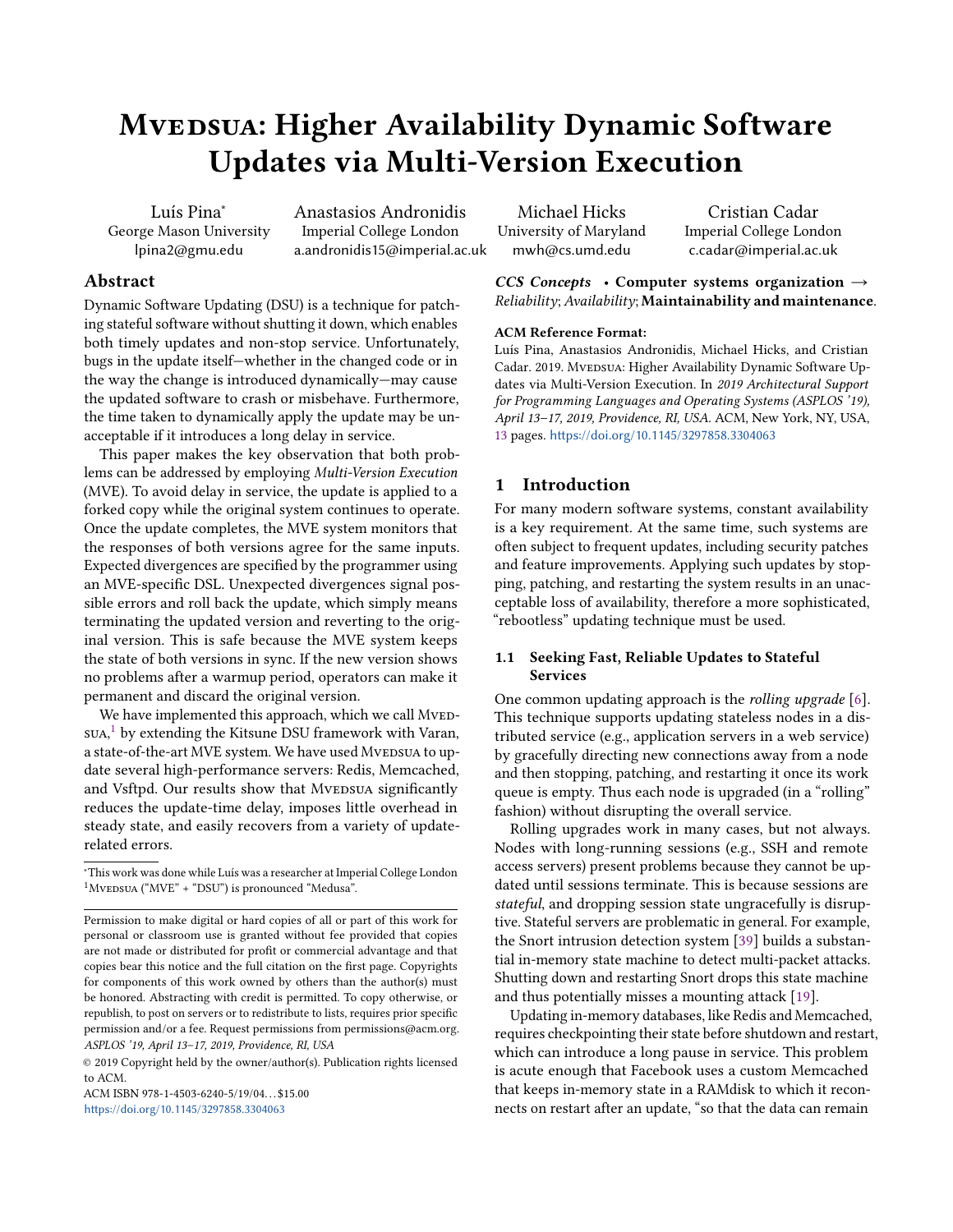live across a software upgrade and thereby minimize disruption" [\[29\]](#page-12-3). In short: While rolling upgrades work well on stateless servers, they do not solve the problem of updating the stateful components of a service.

Dynamic software updating (DSU) is a technique for updating stateful servers without shutting them down or losing any state. DSU typically works by updating a process in place, replacing the code and transforming the existing in-memory state—both control (i.e., thread call stacks and program counters), and data (i.e., contents and format of heap objects)—to an equivalent representation that is compatible with the new code. State transformations are partially or fully automated. DSU technology is available in commercial products, e.g., for patching Linux [\[3\]](#page-11-1), Java VM-based applications [\[24,](#page-12-4) [30\]](#page-12-5), telecom systems using Erlang [\[2\]](#page-11-2), and even satellite systems [\[43\]](#page-12-6). The research community has pushed the envelope further, developing support for full release-level updates to substantial applications, including operating systems, data management systems, and various servers [\[8,](#page-11-3) [13–](#page-12-7)[15,](#page-12-8) [20,](#page-12-9) [28,](#page-12-10) [37,](#page-12-11) [42\]](#page-12-12).

Even with state-of-the-art DSU, the promise of constant availability can be broken by errors in updates. The updated code itself may have errors—many patches that aim to fix bugs end up introducing new ones [\[49\]](#page-12-13). Or the updated code may be correct, but the mechanics of applying it at runtime may be the issue. For example, state transformations may have bugs that cause the program to fail [\[17,](#page-12-14) [36\]](#page-12-15). Even if transformations are correct, they might take a long time to perform if the state to transform is very large (e.g., the whole heap), temporarily halting service [\[19,](#page-12-2) [37\]](#page-12-11).

#### 1.2 Better DSU Reliability/Availability with MVE

The key idea of this paper is that DSU's reliability and availability problems can both be addressed by using multi-version execution (MVE) [\[5,](#page-11-4) [9,](#page-11-5) [10,](#page-11-6) [22,](#page-12-16) [27,](#page-12-17) [40,](#page-12-18) [46,](#page-12-19) [48\]](#page-12-20). An MVE system works by running multiple instances of a program at once, ensuring that each sees the same inputs and confirming that all produce the same (or equivalent) outputs.

To address the availability problem, we can fork the current program (the leader) and connect it via MVE with the child (the follower), which will perform the update. While the update is taking place, the leader continues to provide service, avoiding or shortening any update-induced pause.

To address the reliability problem, the MVE system monitors the behavior of both versions. When the update on the follower completes, the MVE system feeds it the events it missed, already processed by the leader. During and after this catch-up period, the MVE system compares the responses of both versions. Any disagreement may signal a bug in either the new version or the update. In response, we can terminate the follower, effectively rolling back the update. Importantly, no state changes made during or after the update are lost. After running for a while with the old version as leader, we can promote the new version to leader, and eventually drop the old version (a demoted follower by now).

This solution to DSU's availability and reliability prob-lems, which we call MvEDSUA, is new. Proteos [\[15\]](#page-12-8) handles errors that manifest during updates, but not afterward, while MUC [\[38\]](#page-12-21) combines MVE and DSU, but not in a way that addresses either the availability or reliablity problems (and, as it turns out, it imposes far higher overheads). [§7](#page-10-0) considers prior work in detail.

MVEDSUA's novel use of MVE creates some challenges. In particular, the behavior of the old and new versions should change in most cases, due to added features and bug fixes. Yet MVE judges any divergence in external behavior as problematic. There are two situations to consider. The first is when the new behavior is superficially different from the old, but both are equivalent to the client. For example, a single system call in the old version might be broken into multiple system calls in the new version. MvEDSUA allows the programmer to specify such allowed differences using domain-specific languages (DSLs) provided by modern MVE systems [\[23,](#page-12-22) [27,](#page-12-17) [34\]](#page-12-23).

The second, more interesting situation is when the new version's behavior purposely disagrees with the old. For example, the new version might support a new client command (e.g., store data in a new format). For this version, executing the command updates the new version's state, while the old version rejects the command and does not change the state. As such, tolerating the system call differences will result in later divergences (e.g., retrieving the data stored in the new format, only present in one version). To handle this situation, we use the MVE DSL to specify that semantically dissonant system call sequences leave the leader and follower in equivalent states. For the case of the added command, the DSL can be used to direct an invalid command to the (updated) follower so its subsequent behavior, and state, matches that of the (outdated) leader. As a result, MvEDSUA essentially enforces the semantics of the old version while this version is the leader, testing that the new version matches that semantics when it should. Once operators are confident the new version is behaving correctly, they make it the leader and thus expose (and test) its new semantics.

We have implemented MvEDSUA by extending Kitsune [\[20\]](#page-12-9), a DSU system for C programs, with MVE support from Varan [\[23\]](#page-12-22), a modern, high-performance MVE system. We have evaluated MvEDSUA by using it to perform multiple dynamic updates on three high-performance servers: Memcached (2 updates), Redis (3), and Vsftpd (13). Our results are promising. MvEDSUA addresses the problems it set out to: it can completely eliminate the pause due to updating and it can detect and recover from a variety of errors, including those due to failed update specifications, and failures in the updated code itself. In addition, MvEDSUA's costs are modest. The added programmer effort of using MvEDSUA was manageable: No DSL rules were needed for either Memcached update, one was needed for Redis, and, on average, one was needed for each Vsftpd update. Only Memcached required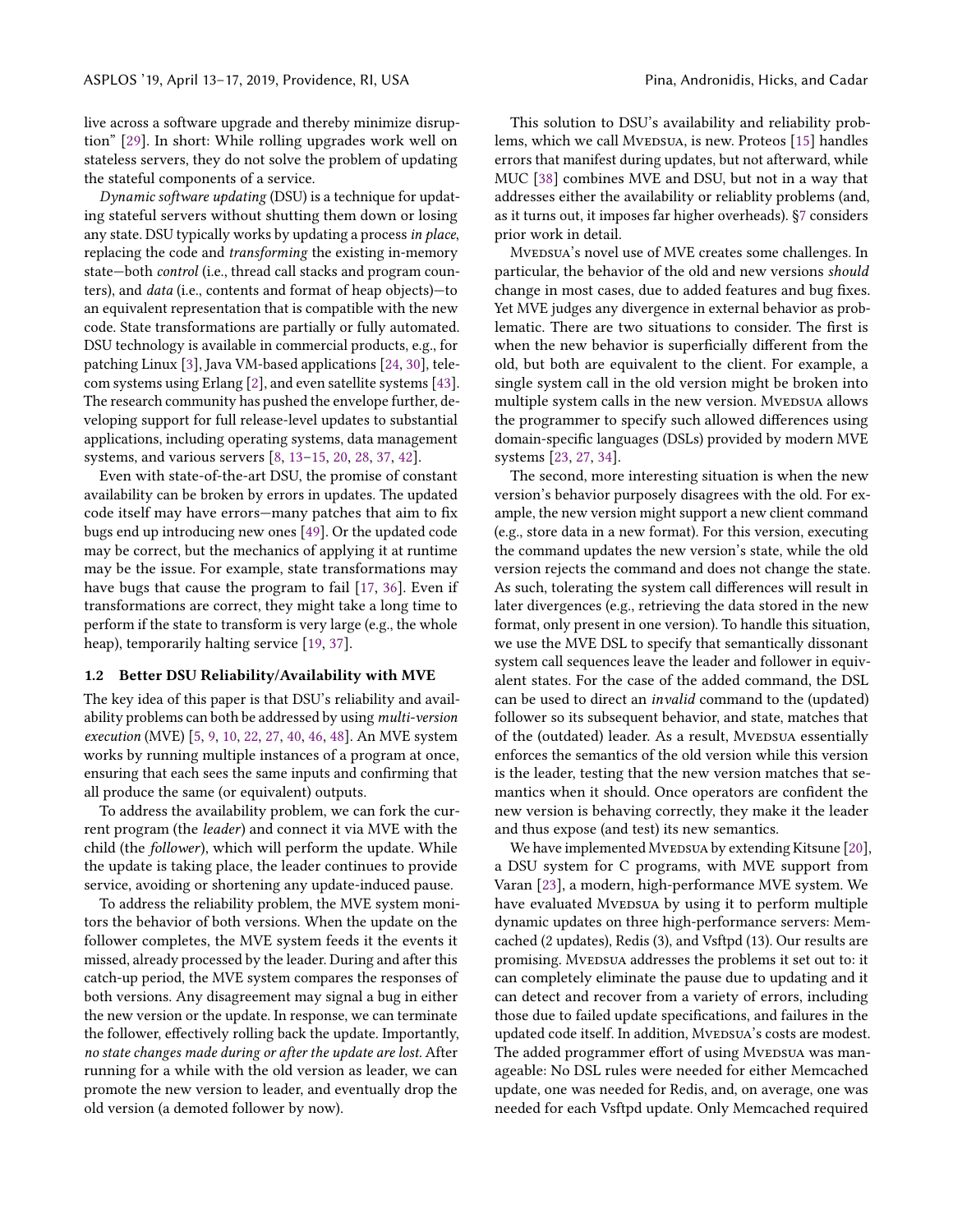interesting code changes (about 100 lines) to work properly with MvEDSUA, owing to its use of multiple threads and stateful libraries. In terms of runtime overhead, we found that MvEDSUA imposes 3-9% overhead on throughput during normal operation, as compared to 0–3% for Kitsune alone. While MvEDSUA is monitoring both the original and updated versions, the overhead is 25–52% (which essentially matches Varan's overhead)—but this overhead is only incurred temporarily, and can be further mitigated by using rolling upgrades.

#### 1.3 Contributions

In summary, the main contributions of this paper are:

(1) A novel approach to supporting reliable, low-latency updates to stateful services, called MvEDSUA. This approach augments DSU with MVE so as to hide the latency of dynamic updates, and tolerate errors in the update process, including those from bugs introduced by the new software version, and errors specific to the DSU process. The use of MVE ensures that no state is lost when recovering from bugs, even those manifesting after an update is deployed.

 $(2)$  A prototype implementation of MvEDSUA using Kitsune and Varan, together with an empirical evaluation on the high-performance servers Redis, Memcached and Vsftpd. Our evaluation on more than a dozen updates shows that MvEDSUA can effectively reduce update latency while incurring only a modest overhead of 3–9% in steady state. For these systems, MvEDSUA can also correctly detect, abort, and recover from erroneous updates; and can tolerate expected divergences in behavior across versions.

# 2 DSU: Background and Problem Statement

This section sets up the problem we are trying to solve: How to quickly and reliably update a long-running, stateful service. We introduce a running example update, used throughout the paper. We then explain how standard techniques such as rolling upgrades struggle with this example. Next, we introduce Dynamic Software Updating (DSU) as a solution that can handle general-purpose upgrades to stateful services, including our example. Finally, we outline key challenges faced by the state-of-the-art DSU systems, which MvEDSUA addresses.

#### 2.1 Update Example

Figure [1a](#page-2-0) shows the API of a key-value store. The store is contained in the global structure table, which has SIZE entries. Each entry has two fields: key and val. Clients store and access data by calling functions put and get, respectively. The application server exposes this API through a simple wire protocol in the form of text commands, such as PUT balance 1000 and GET balance, which the server (respectively) translates to calls to put and get.

<span id="page-2-2"></span>

|                | 1 typedef char* str;                                              | 1 typedef char* str;                                                   |
|----------------|-------------------------------------------------------------------|------------------------------------------------------------------------|
| $\mathfrak{p}$ |                                                                   | 2 typedef int typ;                                                     |
| 3              |                                                                   | 3 <b>typ</b> string = 1, number = 2; date = 3;                         |
|                | 4 struct entry $\{str k; \text{void}^* v;\}$                      | 4 struct entry {str k; void* v; typ t;};                               |
|                | 5 #define SIZE 1024                                               | 5 <b>#define</b> SIZE 1024                                             |
|                | $\epsilon$ struct entry table [SIZE];                             | $\epsilon$ struct entry table [SIZE];                                  |
|                |                                                                   |                                                                        |
| 8              |                                                                   | 8 typ type(str k) $\{ \dots \}$                                        |
|                |                                                                   | 9 void put(str k, void *v) {  } 9 void put(str k, void *v, typ t) {  } |
|                | 10 struct entry *get(str k) {  } 10 struct entry *get(str k) {  } |                                                                        |
|                | (a) Original                                                      | (b) Update                                                             |

<span id="page-2-1"></span><span id="page-2-0"></span>Figure 1. An update for an in-memory key-value store.

Figure [1b](#page-2-1) shows an update to this program that: (1) extends entry with a t field that indicates the value's type; and (2) defines some standard types string, number, and date. This change impacts the signature of put, which now takes the typ as an extra argument. The server assigns type string to outdated client requests (e.g., PUT balance 100 translates to put("balance", "100", string)). Updated requests can specify the type explicitly (e.g., PUT-number balance 100 translates to put("balance", "100", number)). The request GET balance does not change. A new request form TYPE balance translates to type("balance"), returning the key's type.

## 2.2 Challenges of Stateful Upgrades

Suppose we would like to upgrade a running version of the key-value store according to the above change. The simplest way to do so is to stop the old version and restart with the new one. The problem is that our server is stateful, due to its maintenance of table. Stopping the old version drops this important state, harming clients. For example, a stoprestart after client request PUT balance 1000 would cause subsequent request GET balance to fail, rather than return 1000 as expected.

The industry-standard rolling upgrade [\[6\]](#page-11-0) approach does not immediately help us here. Rolling upgrades work by shutting down and restarting individual nodes when they have completed their work, relying on the other nodes to maintain the overall service. Ultimately, individual nodes must be restarted, and if these are stateful, that state will be lost.

To mitigate this problem, a server could checkpoint its state to persistent storage on exit, and restore it when starting in the new version. This process presents some challenges. First, the state format may change between versions, as happens in our example, necessitating a backwardcompatible checkpoint/restore protocol. Second, the time required to persist and restore the state can be non-trivial, and therefore lengthen the latency of the full-service update. For example, checkpointing and restarting a 10GB Redis heap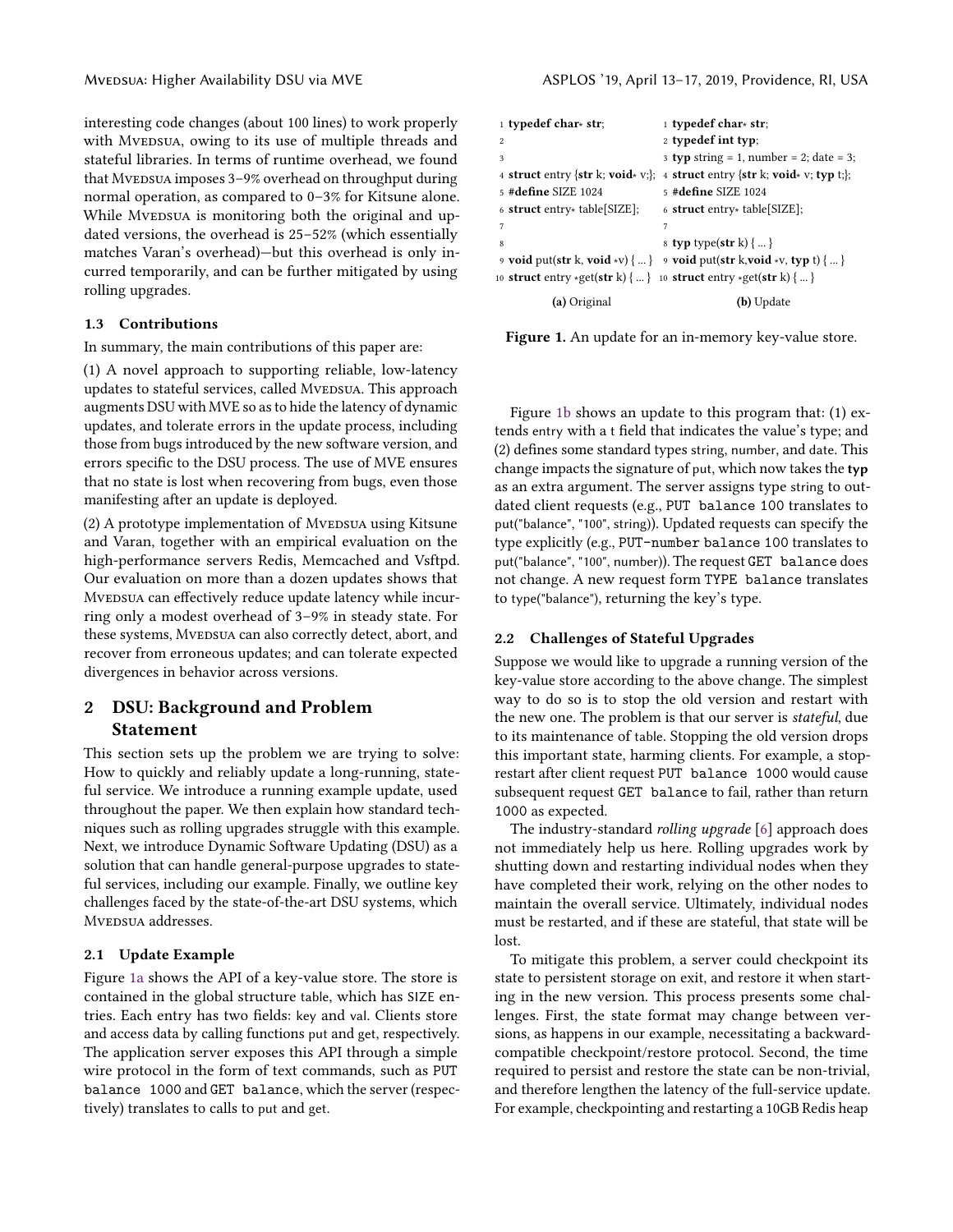took 28 seconds in one experiment [\[20\]](#page-12-9), and  $1GB H2^2$  $1GB H2^2$  $1GB H2^2$  heap took 13 seconds in another [\[35\]](#page-12-24). This delay is sufficiently disruptive that Facebook avoids it on updates to its Memcached nodes by customizing Memcached to store its state on a RAMdisk that the new version can immediately connect to [\[12\]](#page-12-25). Of course, Facebook's approach only works if the internal representation of the state does not change between versions; this is not true for our example.

A related mitigation to state checkpointing is state replication. Most distributed services employ a protocol for state replication to ensure fault tolerance. If the state representation does not change due to an update, this replication layer is sufficient to preserve a node's state during a rolling upgrade—the restarted node will warm its state from nearby replicas. But this approach suffers similar problems to explicit persistence. Changes in state representation necessitate a change to the replication protocol that is compatible across versions. Even if this change is made, warming a replica post-upgrade can take a while, hurting performance in the meantime.

Finally, we observe that not all stateful software services that might benefit from on-the-fly updates necessarily can take advantage of distribution and replication. Satellites must provide non-stop service and adapt to changing technologies during their long lifetime, which pushes satellite control systems to feature DSU [\[43\]](#page-12-6). The Internet-of-Things (IoT) promises a plethora of devices that must be updated due to security concerns and changing requirements. Updating such IoT devices is an open problem, and DSU will be unavoidable [\[44\]](#page-12-26). Non-Volatile Memory (NVM) makes all program state transparently persistent. As a consequence, the stop-restart approach simply does not work as a valid means of updating the program as it will not reset the state. Again, DSU is central to support evolving programs in NVM deployments [\[4\]](#page-11-7).

#### 2.3 Dynamic Software Updating

Dynamic Software Updating (DSU) is a solution to the problem of upgrading a running, stateful process. With it, critical updates can be applied in a timely fashion without disrupting existing sessions and without dropping performanceor safety-critical in-memory state, even when that state's representation changes. Furthermore, DSU can be used as a mechanism for per-node updates within an overall rolling upgrade.

DSU systems usually perform updates in two steps. First, they dynamically load new code, which constitutes the logical modifications to the program. Second, they transform the program's execution state into a form that is compatible with the updated code. In our example, all entries in table before the update must be updated to have an additional t

field. Oftentimes, automated support assists with this process (e.g., to reallocate entries that need more space), but the programmer also gets involved. In our example, the programmer might indicate that all existing entries should have t set to string. Control state may also change between versions. For example, new variables or function parameters might be allocated on the stack. Mapping the running program's control state to one compatible with new code also often requires programmer assistance. For instance, if function put is active at the time of an update, programmers may transform that stack frame by adding a new argument to represent the type of the entry being added to the store.

The task of writing data and control state transformations is fairly simple when a DSU system permits restricting when updates may happen. For example, a DSU system may simply disallow updates when functions modified by the update are active (e.g., put) [\[26,](#page-12-27) [28,](#page-12-10) [42\]](#page-12-12). Automatic techniques such as this activeness checking work in some limited cases [\[3,](#page-11-1) [30\]](#page-12-5) but, unfortunately, are incomplete in general and may still lead to update errors simply due to performing the update at the wrong time [\[17,](#page-12-14) [36\]](#page-12-15). Some solutions allow the programmer to transform the stack in-place [\[26\]](#page-12-27), others require the programmer to list when updates can happen [\[20,](#page-12-9) [21,](#page-12-28) [28,](#page-12-10) [37\]](#page-12-11) or cannot happen [\[42\]](#page-12-12). In the former case, programmers can specify update points at which all active threads must pause (or "quiesce") before the update is applied, with the goal of ensuring all expected state invariants hold prior to transformation, and avoiding races while it takes place. A detailed discussion of the design space of DSU can be found elsewhere [\[31\]](#page-12-29).

Following decades of research, state-of-the-art DSU systems largely manage to support full-featured software upgrades while imposing minimal performance overhead, and requiring little extra programmer work [\[20,](#page-12-9) [37,](#page-12-11) [47\]](#page-12-30). To make a system DSU-ready imposes a modest, one-time cost but little maintenance work. For instance, Kitsune [\[20\]](#page-12-9) is able to update the Tor anonymous router (76K LoC) with just 159 LoC of changes, and the multimedia server IceCast (16K LoC) with 134 LoC of changes. In both cases combined, support for 18 versions required only a combined effort of 24 LoC. Rubah [\[37\]](#page-12-11) showed similar numbers for Java. Both of these systems impose only a few percent overhead on normal execution. Besides these examples, state-of-the-art DSU tools have demonstrated updates to the Snort IDS, a Quake 2 port, the PostgreSQL database [\[26\]](#page-12-27), and the Minix [\[15\]](#page-12-8) and Linux [\[3\]](#page-11-1) operating systems, among other examples.

### 2.4 Threats to Availability

The advantages of DSU hold if all goes well, but there is a potential for problems. First off, there could be errors in the new program version. New bugs may escape notice during the testing process and only manifest once a dynamic update is applied, e.g., as a crash or wrong answer. There is also the problem of bugs in the DSU-specific parts of the program, e.g.,

<span id="page-3-0"></span><sup>2</sup>H2 is a SQL database implemented in Java: <http://www.h2database.com>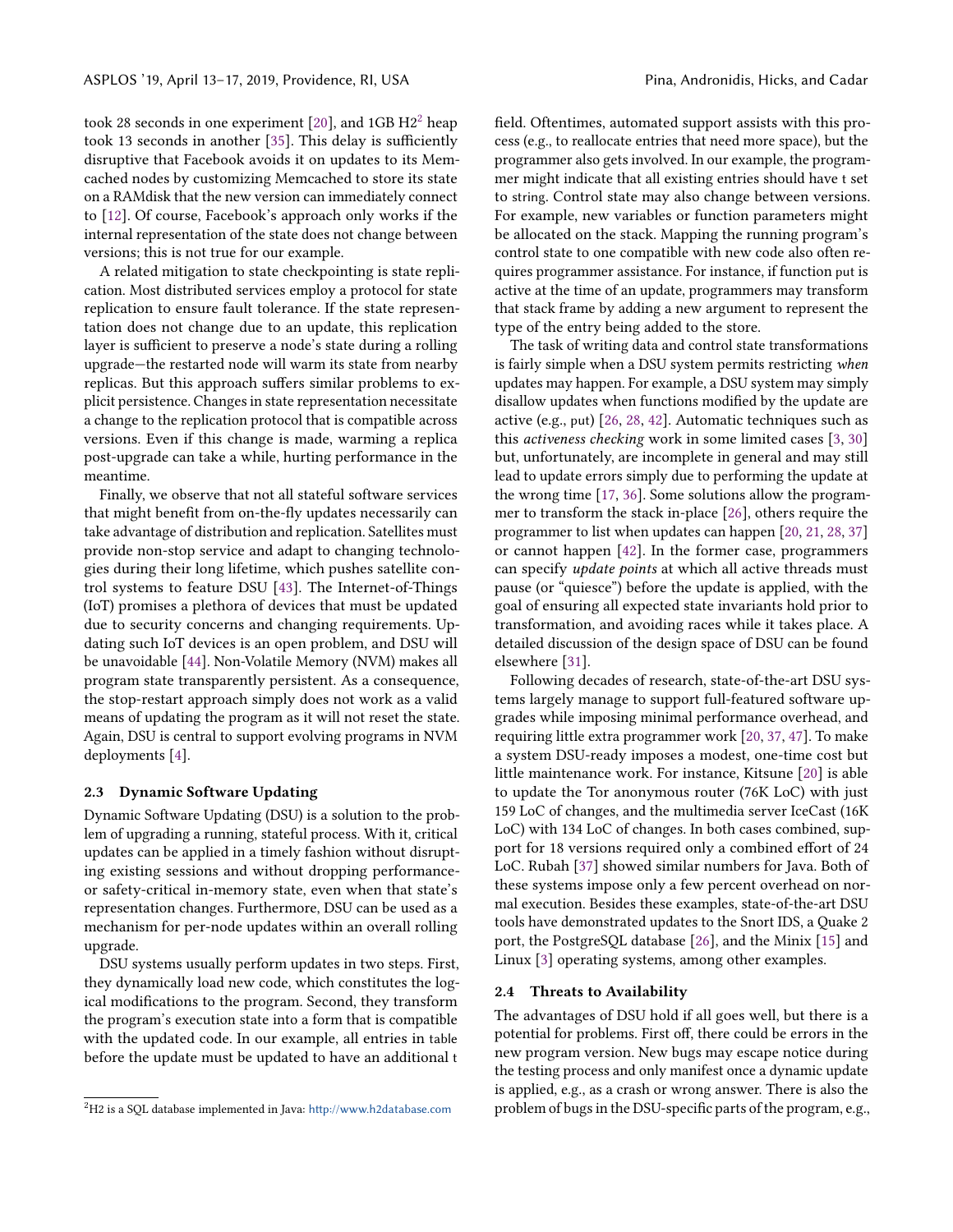due to the wrong specification of when updates may happen, or how to transform the state. Roughly speaking, these can be broken down as timing errors and state transformation errors.

As an example timing error, suppose that a multi-threaded program attempts an update while thread  $T_1$  holds a lock and thread  $T_2$  waits for it. This may happen because the programmer allowed an update to happen at such a wrong point in the program [\[36\]](#page-12-15). As a result,  $T_1$  will block waiting for all threads to be ready to perform the update while  $T_2$  is blocked waiting for the lock that will never be released.

A state transformation error can arise when the code to transform existing state is wrong. In our example, field t is mistakenly left uninitialized, rather than explicitly initialized to a default value (like string). Then code that retrieves the updated entries may behave incorrectly. Or, suppose that the programmer mistakenly forgets to copy over the entries from the old table to the new version, leaving the latter uninitialized. $3$  As such, the new version may fail to find an entry on a subsequent GET that should have been present.

Post-update failures are an extreme threat to system availability, but a less extreme threat is the delay in service that occurs while an update is taking place. The delay is due to: (1) the time to quiesce the program threads, and (2) the time to transform an arbitrarily large program state. Part (1) can often be minimized [\[16\]](#page-12-31), but part (2) may fundamentally take a while. For instance, in the example shown in Figure [1,](#page-2-2) the state transformation must iteratively update every existing entry in the table. If SIZE is large, this could take a long time.

In the next section, we present MvEDSUA, our approach to addressing these problems.

# 3 Better DSU with MVEDSUA

MvEDSUA extends a DSU system with multi-version execution (MVE). This section describes MVE and then explains how MvEDSUA employs it to reduce the pause in service due to a dynamic update, and to gracefully tolerate errors that might be introduced by it.

## 3.1 Multi-Version Execution

Multi-Version Execution (MVE) allows several processes to execute in parallel over the same inputs to increase either reliability (a bug that affects only some of the processes is tolerated by the others which continue execution) or security (attacks need to succeed in all processes to go undetected, significantly raising the bar for a successful attack). Most MVE systems operate at the system-call level [\[22,](#page-12-16) [23,](#page-12-22) [25,](#page-12-32) [40,](#page-12-18) [46\]](#page-12-19), checking that all processes issue the same sequence of system calls and ensuring these produce the same results. For instance, if two processes  $P_1$  and  $P_2$  issue a read system call from a socket, MVE ensures that the socket is only read once and both processes receive the same data.

<span id="page-4-1"></span>

Figure 2. MVEDSUA's update stages.

An efficient way to perform MVE is to define one process as the leader and all others as followers [\[23,](#page-12-22) [25,](#page-12-32) [46\]](#page-12-19). The leader interacts with the underlying operating system (OS) by issuing system calls, while the followers check that their system calls match the leader's, in which case they get their results from it, not from the OS. This is typically done using a ring buffer. The leader registers each system call and its result on the ring buffer. Each follower matches each system call with its current position on the ring buffer, ensuring that it is about to perform the same system call with the same arguments, and if so returning the leader's results from the ring buffer. MVE can handle the non-determinism introduced by multi-threading, with some limitations [\[23,](#page-12-22) [32,](#page-12-33) [45\]](#page-12-34).

A divergence occurs when the sequence of system calls issued by a follower does not match that of the leader. Sometimes a divergence indicates a problem, but not always. For instance, a divergence could occur when the leader and follower are executing different versions of the same program and they issue different, but equivalent, system calls. A proven way to tolerate expected divergences is to provide the MVE system with a set of rewrite rules to map the sequence of system calls of the follower into a different sequence that matches the leader's [\[23,](#page-12-22) [27,](#page-12-17) [32,](#page-12-33) [34\]](#page-12-23). The use of rewrite rules to tolerate divergences following an upgrade is a key element of MvEDSUA, which we describe next.

#### 3.2 MVEDSUA: MVE-enhanced DSU

We illustrate how MvEDSUA enhances DSU with MVE in Figure [2.](#page-4-1) At time  $t_0$ , we deploy a DSU-enabled program executing in a degenerate MVE mode with a single leader and no follower—the single-leader stage. This executes the program in a lightweight MVE runtime that will accept another version later while imposing minimal overhead.

When an update becomes available at  $t_1$ , MvEDSUA uses the MVE system to create a new follower by forking the leader. Then, MvEDSUA uses the underlying DSU system to perform the dynamic update on the follower. This starts the outdated leader stage. In the meantime, the leader keeps providing service, registering its system calls on the ring buffer. If the buffer gets full, the leader blocks until the follower finishes the update.

<span id="page-4-0"></span><sup>&</sup>lt;sup>3</sup>Not all DSU systems leave this task to the programmer, but Kitsune does.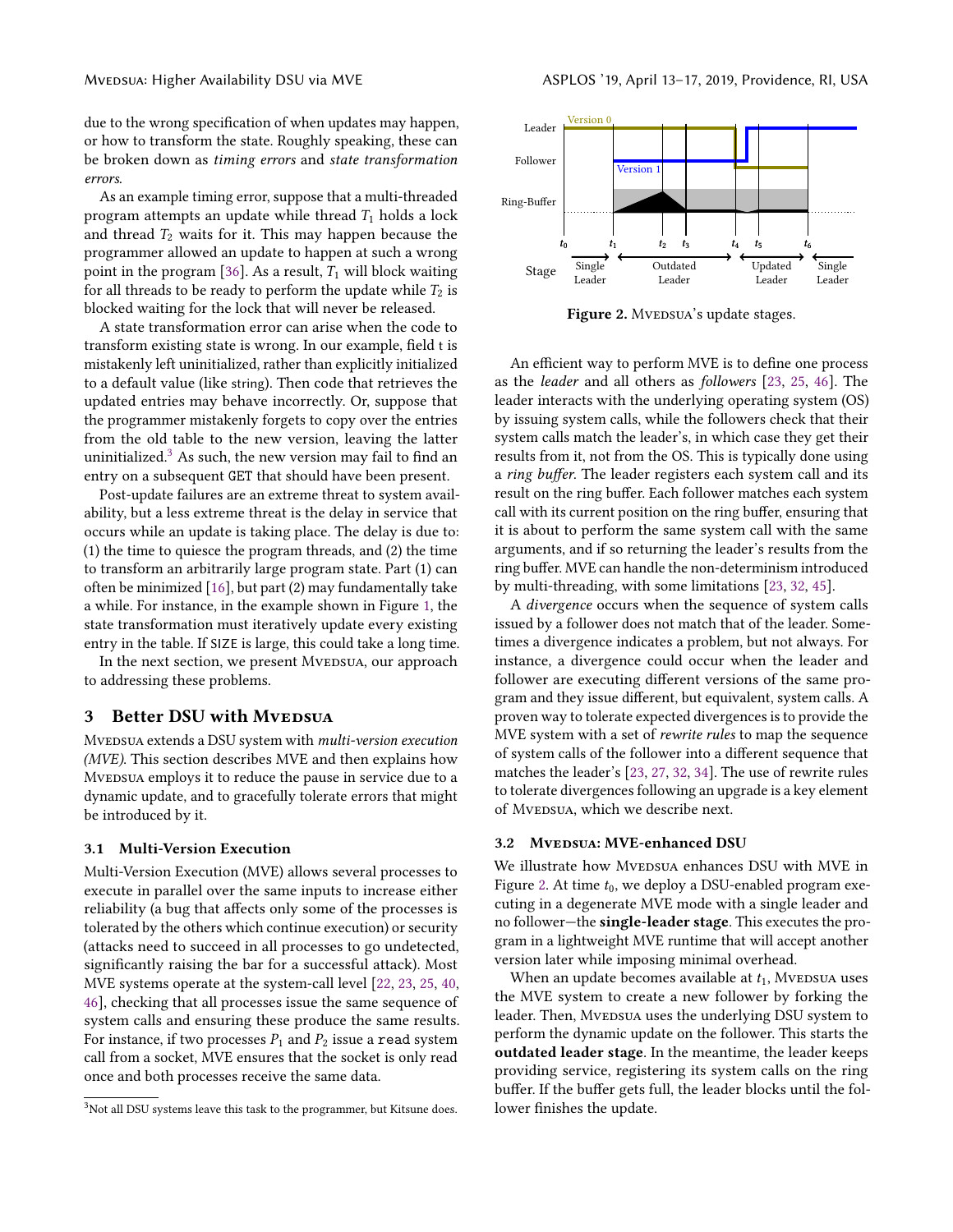The follower finishes the update at  $t_2$ . At this point it is running the new version while the leader is running the old version. The follower will start consuming the system calls that the leader registered on the ring buffer. As it does so, MVE confirms that it, the new version, is consistent with the old version's behavior. Of course, there are going to be intentional divergences in behavior, e.g., because the new version added new features. These will be handled by a programmerprovided mapping, as discussed in [§3.3.](#page-5-0) Eventually, the follower will catch up with the leader, at  $t_3$ . For the rest of the outdated leader stage, the new version continues to be tested against the old one.

At  $t_4$ , the operator decides to expose the updated interface to clients by promoting the updated version and demoting the out-of-date version. This is a fast operation that ends at  $t_5$ , and involves the leader registering a special demotion/promotion event on the ring buffer, and becoming a follower immediately, no longer processing incoming events. During this time, there are two followers and no leader providing service. The usage of the ring buffer drops to zero as the new-version follower consumes the remaining system calls.

At  $t_5$ , the new version becomes the leader and resumes service. During the updated leader stage, the new version registers events on the ring buffer that the outdated follower will now consume and validate. A reverse developer-provided mapping can handle expected divergences in system call sequences. This stage may be bypassed if constructing the reverse mapping is too difficult (owing to substantial changes in the new version).

Finally, at  $t_6$ , the operator decides that the update was successful and terminates the outdated follower. From this point on, MvEDSUA resumes the single-leader stage.

In sum, MvEDSUA improves the reliability of dynamic updates and the availability of system services by:

Reducing update latency. By performing the dynamic update in the follower in parallel with the execution of the leader (between  $t_1$  and  $t_2$ ), MvEDSUA avoids any pause in service availability.

Handling in-update errors. If the dynamic update fails prior to  $t_2$ , MvEDSUA will terminate the follower and revert to a single-leader stage, allowing the old version to carry on. Nondeterministic failures (e.g., due to unlucky timing) can simply be retried; deterministic failures (e.g., due to state transformation errors) can be retried once the update is fixed.

Handling new-version errors. If the update succeeds without incident, MVE will try to match the new version's execution to the old version's during the outdated leader stage. Bugs in the new version, or residual update bugs (e.g., due to incorrect state transformations), manifest as a new-version crash or a divergence. In these cases, MvEDSUA terminates the follower and resumes single-leader mode with the old version until the bug is fixed and the update is retried.

<span id="page-5-1"></span>

Figure 3. Mapping that ensures old- and new-version states are related by the state transformation.

Handling old-version errors. If the old version crashes but the new version does not, this may indicate an oldversion bug fixed in the new version. MvEDSUA recovers by promoting the new version to sole leader (jump to  $t_6$ ). Such a promotion is possible at any time after  $t_1$ . If the old version exhibits a bug between  $t_5$  and  $t_6$  that manifests as a divergence, then it (the follower) will be terminated.

## <span id="page-5-0"></span>3.3 Maintaining a Consistent Semantic View

A key requirement for using MvEDSUA is for the programmer to provide a mapping from system call sequences issued by the leader to an equivalent sequence issued by the follower. During the outdated leader stage, the old version's semantics are primary, and an old-version view of events must be given to the new version, to ensure they maintain an equivalent semantic view. During the updated leader stage, the new version's semantics are primary, and the situation is reversed.

#### <span id="page-5-2"></span>3.3.1 Old-version Leader Mappings

After the update is applied, MvEDSUA treats the old version as the leader, using its behavior to confirm that the new version's behavior is reasonable, i.e., that there was not a bug in the update, or in the new code. It does this by confirming that portions of the API that are backward compatible behave the same, from the clients' perspective, before and after the update.

To do this, the programmer should write a mapping that ensures that after processing each client command, both the old version and new version are in compatible states. In particular, the new version should be in the same state it would have been in had the old version been dynamically updated at that point. This situation is depicted in Figure [3.](#page-5-1) The top line depicts the processing of client commands  $cmd_1, cmd_2, cmd_3, ...$  by the old-version leader. Each of these changes the leader's state, depicted as a red shape, e.g., adding entries to the key-value store. The map down arrow indicates the process by which system calls that correspond to these commands are mapped to system calls that correspond to commands  $cmd'_1, cmd'_2, cmd'_3, ...$  for the new version. Importantly, after each command, the old and new version states should be related by the dynamic update's state transformer, here shown with a down arrow labeled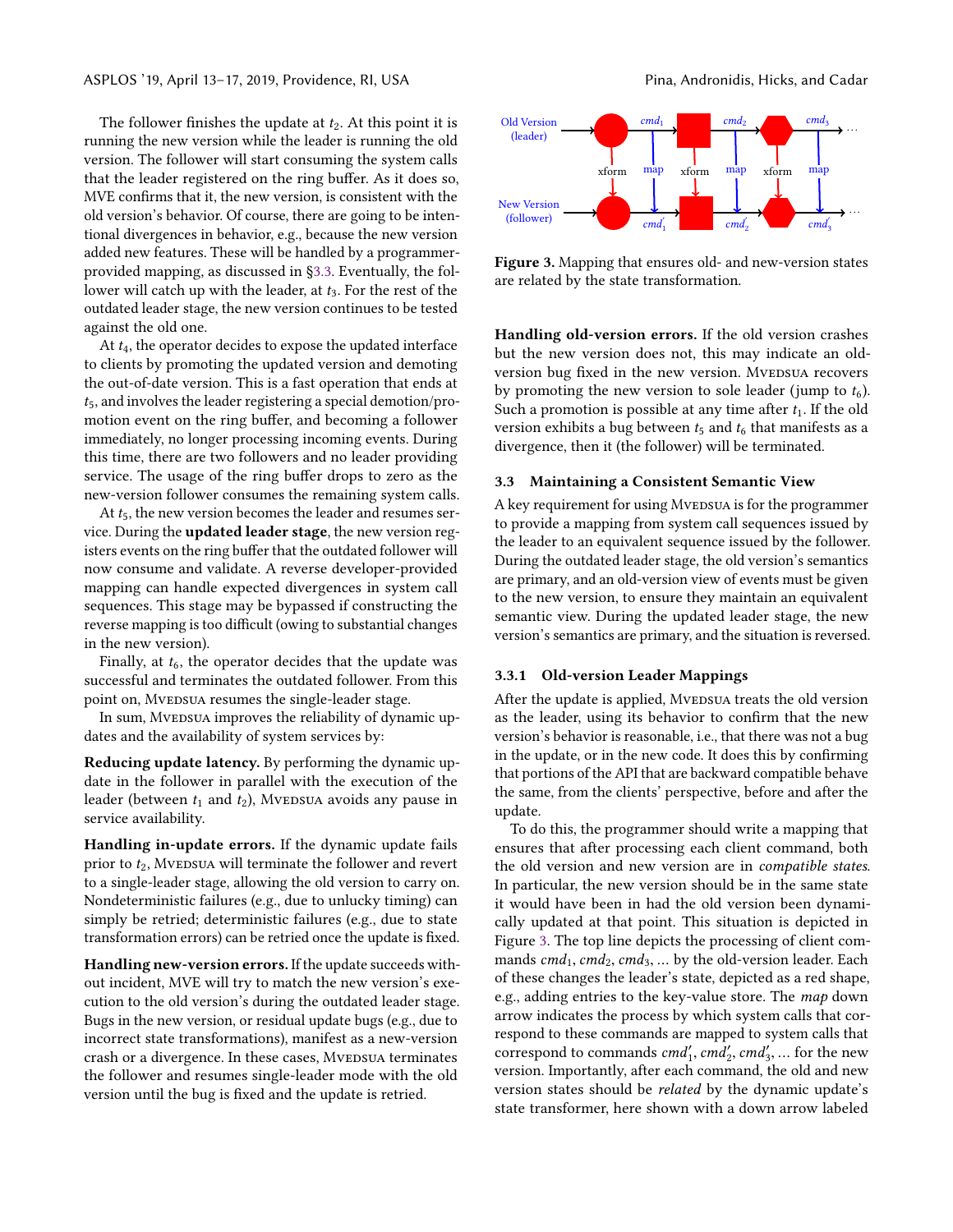xform. This means that had the dynamic update occurred after any of these commands instead, it would have produced an MVE system in the same state. As such, a divergence indicates a mistake in either  $xform$ , in map, or in genuine system behavior, e.g., due to a new bug in the new version.

For commands that have the same semantics in both versions, it is likely that no syscall mapping is needed. This is the case for the GET and PUT commands, introduced in Figure [1.](#page-2-2) On the other hand, the new version is likely to have added new features. Our example update introduced two new client-visible commands, PUT-type and TYPE. If we provide no syscall mapping for these commands, the two versions' behavior will diverge. Suppose a client issues the command PUT-number balance 1001. This command will be rejected by the old version (since it does not understand PUT-number) but accepted by the new version.

We could write a mapping that tolerates this difference, but doing so is problematic because the result would violate our expected state relation. In particular, it would no longer be the case that dynamically updating the old version's state would yield the new version's: the new-version follower added a new entry balance  $\rightarrow$  (1001, number) to its store, but no corresponding entry in the old version would produce this on an update—the types of all updated values would be string. Breaking the state relation will lead to divergences later that may not signal genuine errors. For example, a subsequent command GET balance would return an error on the leader, since no mapping is present, but would return a value (1001) on the follower. But this divergence does not signal an actual error in the update or the new version; it is simply a to-be-expected difference in behavior.

To avoid this spurious divergence, the programmer should write rules that force the new version to adhere to behaviors defined by the old version. In particular, we can easily write rules to translate new commands that the leader does not understand to commands that the follower does not understand either. Rule 1 in Figure [4](#page-6-0) encodes this logic in the syntax of the Varan MVE [\[23\]](#page-12-22)'s DSL [\[34\]](#page-12-23). $^4$  $^4$  It says that if a  ${\tt read}$  system call receives a PUT command with a type component, i.e., of the form PUT-type, then it should issue bad-cmd to the new-version follower. The follower does not understand this command and will reject it, just as the old version will do for the original command. We only show the rule for the PUT command for simplicity, the rules for the other commands can be written in a similar way.

If commands understood by the old version are not valid in the new version, sometimes we can write a mapping for these. For example, if the new version dropped support for PUT, we could install Rule 2 to translate such commands to PUT-string, which should have equivalent semantics.

```
1 // parse("PUT k1 v1") = (PUT, NULL, "k1", "v1")
 2 // parse("PUT−string k1 v1") = (PUT, string, "k1", "v1")
 3 // Rule 1
4 \text{ read}(fd,s) {
5 (cmd,typ, _, _) = parse($(s))6 return cmd == PUT \&& typ := NULL; as r
                                   7 => r(fd, "bad−cmd", 7)
8 // Rule 2
 9 read(fd,s,n) {
10 (cmd, typ, ) = parse(\$(s))11 return cmd == PUT && typ == NULL; } as r = r(fd,s,n) {
12 (cmd, \underline{.}, key, val) = parse(\$(s));
13 $(s) = "$cmd–string $key $val";
14 \{(n) \mid 1 \leq r \leq 7\}(a) Updated follower t_2-t_415 // Rule 3
```

```
16 read(fd,s,_) {
17 (cmd,typ, ...) = parse(\$(s))18 return cmd == PUT && typ == string; } as r
19 \Rightarrow r(fd,s,n) {
20 (\text{cmd}, \, k, v) = \text{parse}(\$(s));
21 \$(s) = "$cmd $k $v";22 \{(n) -1 \}(b) Outdated follower t_5-t_6
```
Figure 4. Rewrite rules to map syscalls for PUT.

For commands in the old version that simply have no newversion equivalent, we have no choice but to terminate the follower unless the command produces clearly-wrong behavior in the leader, such as a hang or a crash.

#### <span id="page-6-2"></span>3.3.2 New-version Leader Mappings

During the updated leader stage the new version is the leader so the situation depicted in Figure [3](#page-5-1) is slightly different: The new version is on top and the xform arrows are reversed. But the principle is the same: after each command, the two versions should be in related states.

When the new version presents a mostly backward compatible client API, there is little work involved. However, for new commands it may be difficult or impossible to provide a proper mapping. For our example update, GET and PUT commands will work as usual. But if the client submits a PUT-type command, there is no complete solution. If type is string, then we can map the command to a normal PUT command, for which string is the default type. This is shown in Rule 3 in Figure [4.](#page-6-0) For other values of  $type$ , there is no possible mapping, meaning that the old-version follower will diverge from the leader and be terminated. Up to the point that this happens, MvEDSUA will check that the new version does not do something obviously wrong, like crash, in which case it can promote the follower. But, in general, the inability to gracefully deal with new-version commands

<span id="page-6-1"></span> $^4{\rm The}$  $^4{\rm The}$  $^4{\rm The}$  syntax of the rules in Figure 4 is slightly changed to make the rules a bit more concise; the actual rules are available at [https://srg.doc.ic.ac.uk/](https://srg.doc.ic.ac.uk/projects/mvedsua/) [projects/mvedsua/](https://srg.doc.ic.ac.uk/projects/mvedsua/)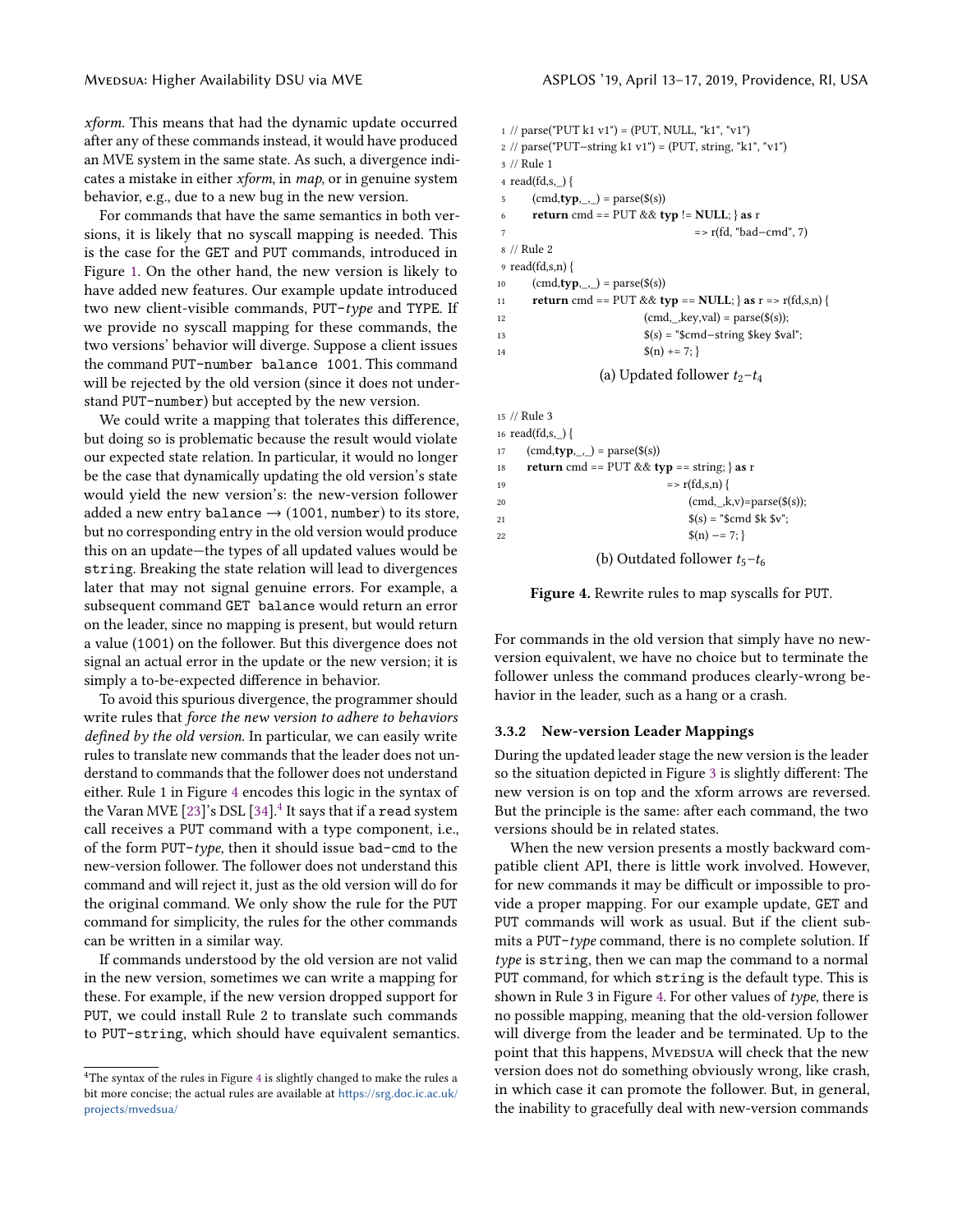means that updated-leader stage is likely to be less useful at finding update-related errors compared to outdated-leader stage.

We have used added/removed/updated commands in our examples to explain the expected mappings needed to handle semantic differences between versions. Prior work by Ajmani et al. [\[1\]](#page-11-8) identifies general principles for maintaining a consistent semantic view when multiple nodes of a stateful, distributed system are interacting with clients of different versions during a rolling upgrade. For example, they recommend exposing only the intersection of behaviors across multiple versions so as to ensure that each client session's semantics is consistent with its own version. They enforce this behavioral restriction by translating calls between versions when possible, and causing problematic calls to fail, otherwise, mirroring the approach we have described here.

# <span id="page-7-3"></span>4 Implementation

We have implemented MvEDSUA by extending the Kitsune [\[20\]](#page-12-9) DSU system with support from the Varan [\[23\]](#page-12-22) MVE system. The bulk of our implementation is located inside Varan, in 1202 lines of extra C code. Kitsune required minimal changes, with only 88 lines modified. We believe that basing MVEDSUA on other general-purpose DSU systems would be straightforward.

The changes to Kitsune support coordinating with MvEDsua to fork a follower and perform the update only there, while aborting the update and resuming normal execution on the leader. This is done by having Kitsune contact MvEDsua to check if the update should be taken, after stopping all threads at update points. MvEDSUA uses this opportunity to fork execution, aborting the update on the leader and allowing it on the follower. MvEDSUA provides a callback that is invoked on an aborted update, in case some work should be done before resuming; we used this callback for Memcached as discussed in [§5.3.](#page-8-0) One wrinkle arises in the case of multithreaded applications. In modern operating systems, forking a multithreaded program results in only one thread running in the forked process; $5$  all other threads must be restarted. Pleasantly, this is something that Kitsune already does after quiescing at update points, so MvEDSUA piggbacks on that support.

MvEDSUA enhances Varan with efficient support for singleleader mode, which spans the majority of a MvEDSUA program's lifetime. Normally, the leader logs its intercepted system calls on the ring buffer, and the followers read from the buffer to match their own intercepted calls. In addition, Varan tracks kernel state that is relevant to MVE, such as logical process IDs (used for both leader and followers), eventpoll descriptors, and more. In single-leader mode, the ring buffer is not used, but system calls must still be intercepted to track kernel state. This state is then used when forking into

<span id="page-7-1"></span>

|  |  |  |  | Table 1. Mvedsua rewrite rules per Vsftpd pair. |  |  |  |  |
|--|--|--|--|-------------------------------------------------|--|--|--|--|
|--|--|--|--|-------------------------------------------------|--|--|--|--|

| $\theta$       | $2.0.0 \rightarrow 2.0.1$ |          |
|----------------|---------------------------|----------|
|                |                           |          |
| 2              | $2.0.1 \rightarrow 2.0.2$ |          |
| 0              | $2.0.2 \rightarrow 2.0.3$ | 1        |
| $\mathfrak{D}$ | $2.0.3 \rightarrow 2.0.4$ | 1        |
| 0              | $2.0.4 \rightarrow 2.0.5$ |          |
| $\Omega$       | $2.0.5 \rightarrow 2.0.6$ | $\Omega$ |
| 3              | Average                   | 0.85     |
|                |                           |          |

<span id="page-7-2"></span><sup>1</sup> read(\_,\_,\_), write(\_,"500 Unknown command",\_)

=> read(\_,"FOOBAR\r\n",8), write(\_,"500 Unknown command",\_)

Figure 5. Rewrite rule for Vsftpd to safely redirect unknown commands to newer version.

leader-follower mode later on. The overhead due to syscall interception is relatively small, as Varan does it via binary rewriting [\[23\]](#page-12-22).

# <span id="page-7-4"></span>5 Case Studies

We tested MvEDSUA by using it to perform multiple dynamic updates to three high-performance servers: Vsftpd, Redis, and Memcached. We found that few DSL rules were needed, and only Memcached required nontrivial code changes to work with MvEDSUA.

## 5.1 Vsftpd

Vsftpd is an open-source FTP server and is a useful benchmark because several other DSU systems have used it for evaluation [\[18,](#page-12-35) [20,](#page-12-9) [26,](#page-12-27) [28\]](#page-12-10). We used 14 versions tested in 13 pairs which cover three years of releases. On average, we found we needed only one DSL rule per update. Table [1](#page-7-1) reports the versions and number of rules required (the same number for both the outdated and updated leader stages, where the latter were easily derived from the former).

One interesting case was version 1.2.0 introducing a new command, STOU, which stores a unique file in the current working directory. Following the methodology in [§3.3.1,](#page-5-2) we used a rule to trigger an invalid command on the new version while the old version is the leader. Figure [5](#page-7-2) shows a general form of this rule: when the old version reports 500 Unknown command, it rewrites the STOU command to another invalid command, guaranteed to result in the same behavior in the new version.

An interesting, happy coincidence happens when the updated leader issues the new command STOU. Normally, this would cause an irreparable divergence ([§3.3.2\)](#page-6-2) and terminate the outdated follower. However, Vsftpd does not keep any state about the file system that would diverge. Therefore, the leader executes the STOU command, generates a new file  $f$ , and later GET commands of  $f$  execute successfully on

<span id="page-7-0"></span><sup>5</sup><http://man7.org/linux/man-pages/man2/fork.2.html>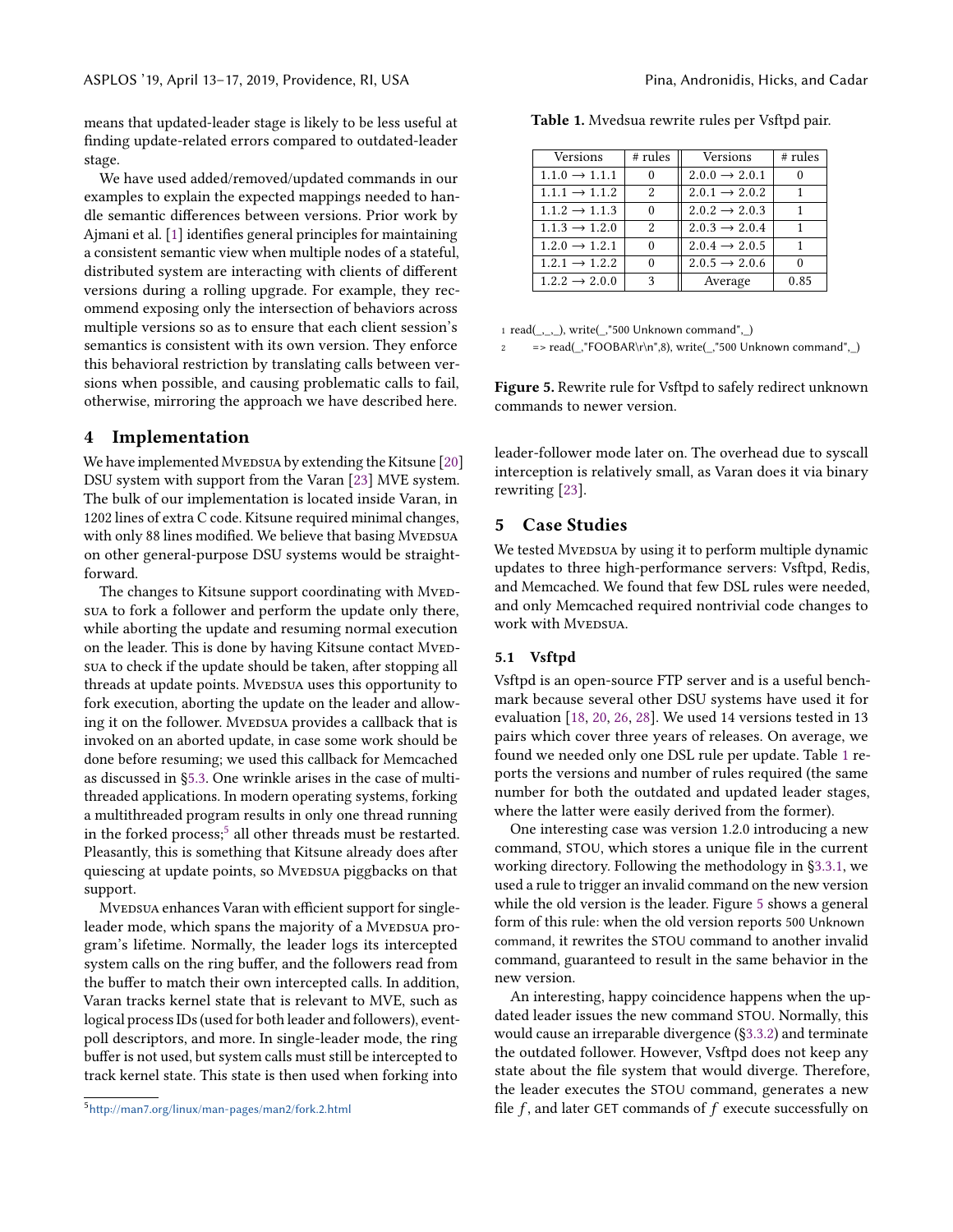both leader and follower. We can thus write a rule to tolerate the STOU divergence on the follower, and the two versions will remain in sync. No existing MVE system keeps a separate copy of the file system per version for performance reasons [\[22,](#page-12-16) [23,](#page-12-22) [25,](#page-12-32) [40,](#page-12-18) [46\]](#page-12-19). Of course, if an MVE system provided that extra separation, or if Vsftpd kept any state about the file system (e.g., a cache), this solution would not work and MvEDSUA would terminate the outdated follower.

# 5.2 Redis

Redis<sup>[6](#page-8-1)</sup> is a single-threaded, in-memory key-value store, typically used as a database cache or a message broker, with the option of persisting the store contents to disk. We used versions 2.0.0, 2.0.1, 2.0.2, and 2.0.3, which were also used to evaluate Kitsune [\[20\]](#page-12-9) and related systems [\[22,](#page-12-16) [38\]](#page-12-21), and thus allows for a direct performance comparison. We also evaluated Redis with a bug fix to handle unitialized read errors (7 lines per version, the same lines in the same files), and a DSL rule for 2.0.0  $\rightarrow$  2.0.1 as 2.0.1 reverses the order of two system calls when handling client commands.

## <span id="page-8-0"></span>5.3 Memcached/LibEvent

Memcached<sup>[7](#page-8-2)</sup> is a multi-threaded, in-memory key-value store, typically used for caching results of database queries, API calls, or page rendering. We used versions 1.2.2, 1.2.3, and 1.2.4, which were also used to evaluate Kitsune [\[20\]](#page-12-9) and re-lated systems [\[38\]](#page-12-21). Memcached is built around LibEvent,<sup>[8](#page-8-3)</sup> which replaces the event loop found in many applications. With LibEvent, applications register file descriptors, timeouts, and signals they are interested in; and function pointers to execute when these events happen. LibEvent's internal event loop invokes the appropriate callbacks when events occur.

Memcached's Kitsune support required changes to work with MvEDSUA so that it could properly abort the update on the leader. One change involved writing a callback to reset some of LibEvent's state (see [§4\)](#page-7-3), to avoid spurious divergences due to the order that events are handled. In particular, each Memcached thread registers many events in which it is interested. When several events become available, LibEvent invokes the callbacks in a round-robin fashion, remembering where it was after each invocation. The updated follower does not have this memory, which means it may handle events in a different order, causing spurious divergences. Resetting the state on the leader ensures that it and the follower are in sync.

A more interesting problem arose because of the use of LibEvent. Memcached's event handling loop is inside LibEvent. When an update is signaled Kitsune interrupts LibEvent, which causes all threads to exit LibEvent, reach an update

point, and then terminate (as Kitsune would relaunch them in the following version). With MvEDSUA, the update is signaled on the leader (to fork execution in MVE), which causes the leader to terminate execution, wrongly. One solution is to cause Kitsune to relaunch threads in the same version on the leader. Unfortunately, this is not sufficient: Later, when demoting the leader, no update is available to break LibEvent's loop. Instead, we extended Kitsune to optionally consider instances of system call epoll\_wait as an update point. This allows LibEvent to reach an update point frequently, without exiting; which works for establishing quiescence when updating originally, and for swapping leader and follower.

In total, we modified 114 lines for each Memcached version (same lines in the same files). No version changed the sequence of system calls or added any commands, so we did not write any DSL rules.

# 6 Experimental Evaluation

Here we describe how we used the applications described in [§5](#page-7-4) to evaluate the performance and efficacy of MvEDsua. In summary, we found that MvEDSUA introduces 3-9% overhead during the single-leader stage, which spans the vast majority of program execution, and 25–52% overhead when monitoring an update; that MvEDSUA eliminates update pauses completely; and that it recovers from real and realistic update errors.

# 6.1 Performance

We evaluated MvEDSUA's performance by measuring its effect on the throughput of our test applications. We ran Redis versions 2.0.0 and 2.0.1, and Memcached versions 1.2.2 and 1.2.3, both with the benchmark Memtier $9$  version 1.2.10. We ran it for 6 minutes, starting from an empty store, and using a 90% read 10% write workload. For Vsftpd, we used versions 2.0.5 and 2.0.6 with a custom benchmark script which simply logs in and repeatedly downloads a particular file for 60 seconds before logging out. We considered a "small" version of the benchmark with a 5B file, and a "large" version with a 10MB file, with the former stressing user-space FTP command processing, and the latter stressing the kernel-space syscall processing, which puts a load on Varan.

We performed this evaluation on a machine equipped with two Intel Xeon E5-2450 CPUs, each with 8 physical cores; and 192GB RAM. To prevent NUMA memory-access noise, the server processes execute on one CPU and the client benchmark on the other. All live threads have a dedicated core. Results report the average and standard deviation of 10 runs.

Unless otherwise specified, Varan was configured to use a buffer size of 256 entries. Each entry in the ring buffer is 32B long; the largest buffer used with  $2^{24}$  entries requires 512MB of memory.

<span id="page-8-1"></span><sup>6</sup><https://redis.io/>

<span id="page-8-2"></span><sup>7</sup><https://memcached.org>

<span id="page-8-3"></span><sup>8</sup><http://libevent.org/>

<span id="page-8-4"></span><sup>9</sup>[https://github.com/RedisLabs/memtier\\_benchmark](https://github.com/RedisLabs/memtier_benchmark)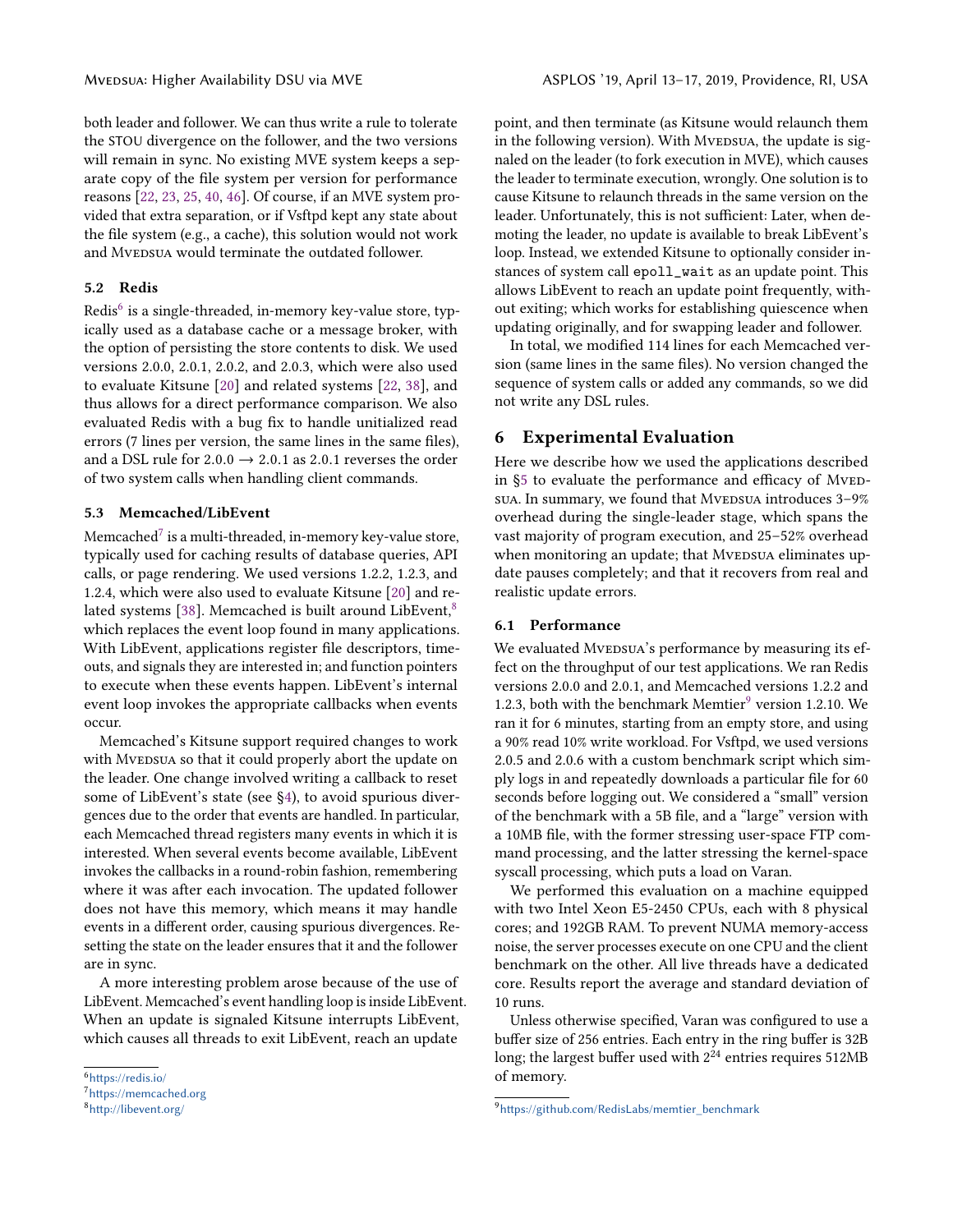<span id="page-9-0"></span>

|                                    |                   |               |             | Vsftpd small    |            | Vsftpd large   |            |  |
|------------------------------------|-------------------|---------------|-------------|-----------------|------------|----------------|------------|--|
| Ops/sec                            | Overhead          | Ops/sec       | Overhead    | Ops/sec         | Overhead   | Ops/sec        | Overhead   |  |
| $\times 1000$                      | vs. Native        | $\times$ 1000 | vs. Native  |                 | vs. Native |                | vs. Native |  |
| $249 \pm 1.05$                     |                   | $73 \pm 0.46$ |             | $2667 \pm 5.53$ |            | $118 \pm 0.06$ |            |  |
| $242 \pm 1.52$                     | $3\%$             | $74 \pm 0.31$ | $-1%$       | $2535 \pm 5.27$ | 5%         | $117 \pm 0.13$ | $2\%$      |  |
| $234 \pm 0.78$                     | 6%                | $68 \pm 0.92$ | 8%          | $2594 \pm 3.14$ | $3\%$      | $117 \pm 0.10$ | $2\%$      |  |
| $226 \pm 1.69$                     | $9\%$             | $69 \pm 0.12$ | 6%          | $2458 \pm 4.26$ | 8%         | $116 \pm 0.11$ | 3%         |  |
| $125 \pm 2.13$                     | 50%               | $41 \pm 0.46$ | 44%         | $2048 \pm 2.71$ | 24%        | $90 \pm 0.18$  | 25%        |  |
| $121 \pm 5.22$                     | 52%               | $43 \pm 0.11$ | 42%         | $2001 \pm 4.30$ | 25%        | $89 \pm 0.19$  | 25%        |  |
|                                    | $23.2\% - 87.1\%$ |               | 23.2%-75.9% |                 |            |                |            |  |
|                                    |                   |               | $3x-16x$    |                 |            |                |            |  |
| Imago [11]<br>Up to 1000x overhead |                   |               |             |                 |            |                |            |  |
|                                    |                   | Memcached     |             | Redis           |            |                |            |  |

Table 2. Steady-state performance and overhead of Memcached, Redis, and Vsftpd.

<span id="page-9-2"></span>

Figure 6. Performance while updating Memcached and Redis with MvEDSUA during all update stages.

We note that our performance results reflect a worst-case scenario, with the client on the same machine as the server. A more realistic scenario, with the client in a different location, would incur a lower performance overhead as measured by the client benchmark since network latency would hide some of MyEDSUA's overhead.

Steady-State. MVEDSUA's performance results are presented in Table [2.](#page-9-0) The first six rows of the table show the performance of its two key modes of operation, single-leader mode (MvEDSUA-1) and outdated/updated-leader mode (MvEDSUA-2), as well as of related configurations which highlight component costs. The last three rows of Table [2](#page-9-0) show the performance of competing techniques, explained in [§7.](#page-10-0)

MvEDSUA-1 represents a program's normal mode of operation, and its overhead is small compared to a Native binary: 3-9%. Mode MvEDSUA-2 imposes around 50% overhead, but is only enabled for a relatively short period: just during an update and afterward, while testing it. Roughly these overheads correspond to the component overheads of Kitsune added to single-leader Varan (Varan-1) or leader-follower Varan (Varan-2), respectively.

Update time. To understand how well MvEDSUA masks the pause due to updating, we evaluated the performance of Mvedsua when performing an update on Redis 2.0.0  $\rightarrow$ 

<span id="page-9-3"></span>

Figure 7. Performance while updating Redis with a large program state and different buffer sizes. The right-hand side zooms-in on the 15 seconds following the update.

2.0.1 and Memcached  $1.2.2 \rightarrow 1.2.3$ .<sup>[10](#page-9-1)</sup> In our experiments, the undate hanners at 120 seconds *(t. in Figure 2)*; the prothe update happens at 120 seconds  $(t_1$  in Figure [2\)](#page-4-1); the promotion/demotion  $(t_4)$  happens at 180 seconds; and single leader mode resumes  $(t_6)$  $(t_6)$  $(t_6)$  at 240 seconds. Figure 6 shows how many operations Memtier completed per second, on average. Times  $t_1$  and  $t_6$  are immediately visible, with MvEDSUA entering and exiting MVE. The performance levels match MVEDSUA-1 and MVEDSUA-2 in Table [2.](#page-9-0) For Redis,  $t_4$  is visible as a slight increase in throughput. A key takeaway is that service never stops during the updating process.

To see the impact of a larger state on update time, we modified the Redis experiment to initialize the store with 1M entries before the benchmark starts, which results in a resident process size of around 250MB. We then repeated the experiment for native without an update, Kitsune performing a 2.0.0  $\rightarrow$  2.0.1 update, and MvEDSUA performing the same update with three ring-buffer sizes:  $2^{10}$ ,  $2^{20}$ , and  $2^{24}$  entries.

Figure [7](#page-9-3) shows the results. We measured the pause introduced by each update as the maximum latency reported by Memtier for each of 10 runs, and we report the average and standard deviation of those maximum latencies: 5040±101ms for Kitsune;  $7130 \pm 45 \text{ms}$  for MvEDSUA-2<sup>10</sup>;  $5330 \pm 100 \text{ms}$ 

<span id="page-9-1"></span> $10V$ sftpd is essentially stateless, which means its update-time pause is already low, so we did not measure it.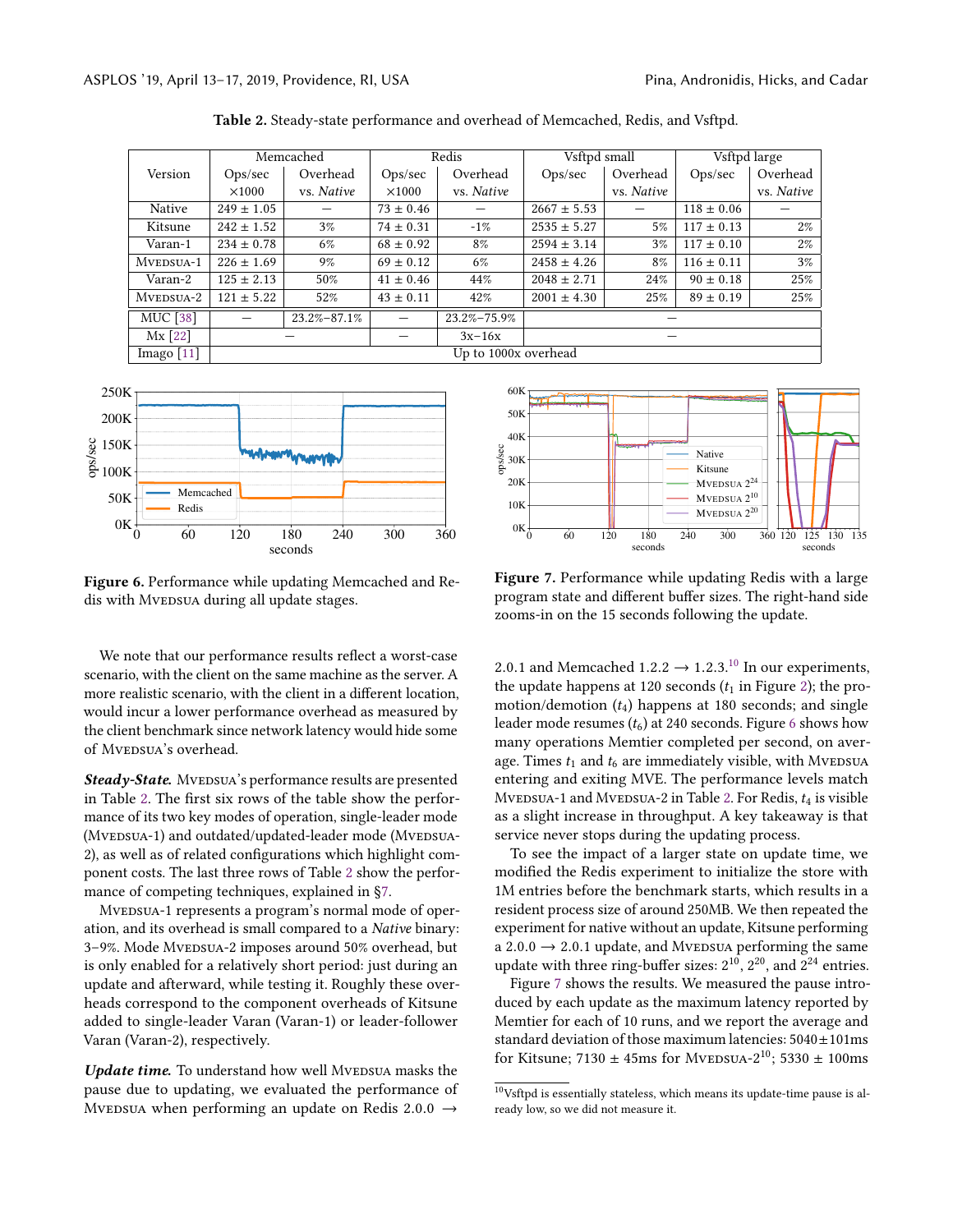for Mv $\tt{EDSUA-2^{20}}$ ; and 117  $\pm$  41ms for Mv $\tt{EDSUA-2^{24}}$ . The native maximum latency is  $100 \pm 46$ ms. The results thus show that, with a large enough ring buffer, MvEDSUA can mask the update pause introduced by DSU.

Note that executing in outdated leader mode is important for masking update latency. This is because the ring buffer can be drained in parallel with providing service, as opposed to drained while service is paused, prior to switching to the new version. To confirm this, we configured MvEDSUA to promote the updated version and terminate the outdated version immediately, measuring the maximum latency throughout the process as 3000ms, as compared to 117ms when running for a time in outdated leader mode. $11$ 

#### <span id="page-10-2"></span>6.2 Fault Tolerance

In this set of experiments, we demonstrate how MvEDSUA is able to detect and recover from a variety of errors.

Error in the New Code. In Redis, revision 7fb16bac introduces an error that crashes the server when invoking command HMGET on the wrong type of data. The error is present on all versions of Redis we tested. As an experiment, we ran version 2.0.0 without the revision that introduced the error, so that the update 2.0.0  $\rightarrow$  2.0.1 introduces it. Following a dynamic update with Kitsune, the program crashes when a client sends a bad HMGET command. But when using MVEDsua for the update, sending a bad HMGET command results in the follower failing, at which point execution reverts to single-leader mode. Clients proceed without incident.

Error in the State Transformation. A Kitsune-developed update had a latent bug: it would free memory still in use by LibEvent, which would cause a crash if the freed memory was later re-used by the memory allocator. We observed that this error seemed to manifest only when a sufficiently large number of clients were connected to Memcached. With Kitsune, the result was an immediate crash. With MvEDSUA, however, this new-version crash is tolerated, and execution continues with the old-version leader without clients noticing.

Timing Error. Recall that we needed to change Memcached to reset LibEvent's state in the leader after an aborted update (see [§5.3\)](#page-8-0). Failure to do so constitutes a kind of timing error in the dynamic update, and leaving out our change may produce a divergence detected by MvEDSUA. While we ultimately fixed the error by adding code to reset LibEvent's state, the fact that divergences are aborted means we could have simply retried the update. In an experiment, we configured MvEDSUA to retry the update after waiting 500ms, and found that the update was always installed eventually, after a maximum of 8 retries with a median of 2 retries.

# <span id="page-10-0"></span>7 Related Work

MUC [\[38\]](#page-12-21) is the first work we know of that combines DSU and MVE. It aims to support incremental upgrades across distributed systems, combining DSU with MVE to ensure that old clients interact with old servers, new clients with new servers, and client upgrades force a switch. As with MvEDSUA, an update starts by forking the current process and then updating the child. Both processes are shepherded by a coordinator that monitors system calls between the two (via ptrace) and compares their outputs. Unfortunately, MUC's MVE solution is very limited: (1) it cannot tolerate update-induced pauses as it runs both processes in lock-step; (2) it introduces 23–87% steady-state performance overhead; (3) it cannot handle failures during or after an update, i.e. none of the faults listed in [§6.2;](#page-10-2) and (4) it cannot keep states related across versions, in the manner of [§3.3,](#page-5-0) and has no good way to fix this. MUC can handle expected divergences in behavior, but only by annotating the system calls in the source code that are expected to diverge.

POLUS [\[8\]](#page-11-3) also supports incremental updates, but within a process rather than across a distributed system. It allows multiple threads to run different code versions so they can be updated one at a time. It employs transformation functions to map shared data to a view consistent with the accessing thread's version. POLUS does not support rollback on error and does not support updates with incompatible backward mappings. For example, for our update in Figure [1,](#page-2-2) POLUS could not back-transform store entries with non-string type.

TTST [\[13\]](#page-12-7) proposes an approach for validating state transformations based on process-level updates. TTST first updates the old version (running in a process *Old*) to the new version (running in a process New) using forward state transformations, and then updates the new version to an old version (running in a process Reversed) using backward state transformations. It then compares Old and Reversed in order to detect potential state transformation bugs, which would cancel the update. MvEDSUA is more general than TTST in that it may find state transformation errors that escape TTST (e.g., when both the forward and the backward transformations are wrong, but in a reversible way, or when the mistake manifests after update time); can find other types of bugs introduced by the update process, particularly bugs introduced by the patch itself; and MvEDSUA can mask the pause times introduced by live updates, which TTST cannot (more precisely, TTST adds 0.1–1.2s to the update time). Note that TTST could also benefit from the overall MvEDSUA approach, by performing the forward and backward updates in the background.

Proteos [\[15\]](#page-12-8) provides OS support to update a set of processes atomically. Similarly to MvEDSUA, if the update fails, Proteos simply rolls it back, allowing the to-be-updated processes to resume execution in the old version. However, Proteos does not monitor the updated processes after the update

<span id="page-10-1"></span> $^{11}\mathrm{The}$  follower will take 6,200ms to do the update, during which time the leader is filling the ring buffer. When the update switches to the follower, it will take half that time to consume the buffer.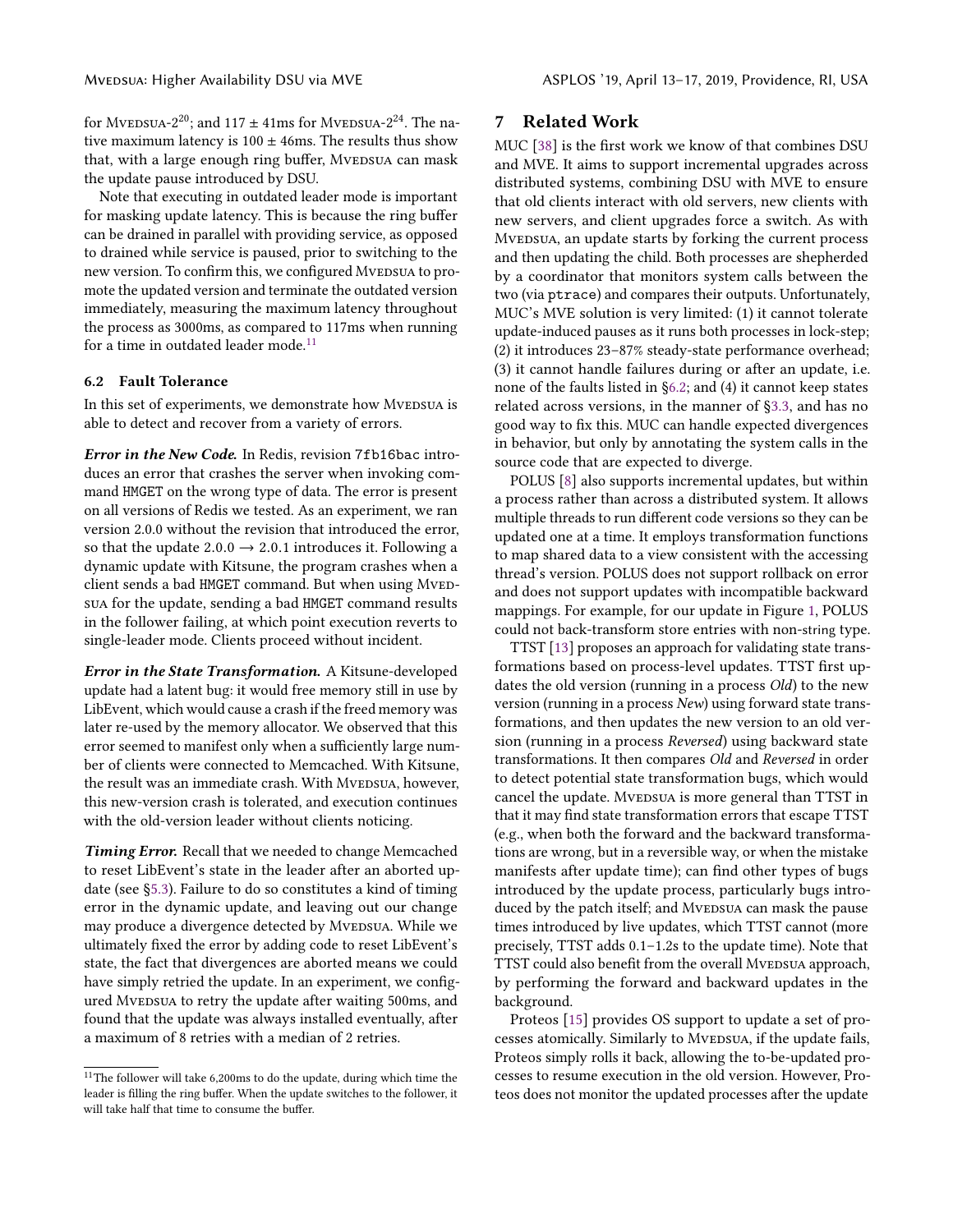is completed, so it cannot detect post-update errors such as those due to buggy patches. Furthermore, Proteos cannot tolerate update-induced delays as it pauses all processes until the update completes.

Mx [\[7,](#page-11-10) [22\]](#page-12-16) uses MVE to run two program versions in parallel and tolerates errors in one by using the other. However, Mx does not support DSU—it can run two versions with MVE from the beginning, but it cannot add a new version in midexecution, resulting in fundamentally different requirements from MvEDSUA's. Mx executes versions in lock-step, synchronizing at each system call, so it incurs a significant overhead, e.g., 3-16x on a comparable scenario for the versions of Redis evaluated with MvEDSUA. Finally, Mx does not tolerate system call divergences nor changes to data structures, which restricts its ability to deploy release-level versions. Mx was able to tolerate a simpler version of the new code error listed in [§6.2,](#page-10-2) without syscall divergences; it fundamentally cannot tolerate the other two faults listed in [§6.2.](#page-10-2)

Imago [\[11\]](#page-11-9) can update large distributed systems by launching a full copy of the system under upgrade. Imago treats the whole system as a black-box, intercepting the inputs (e.g., HTTP requests) to send them to both versions, and comparing the outputs (e.g., database queries). If an update fails, Imago can terminate the duplicate system and revert to the outdated version without any client-visible disruption. Imago can also detect semantic errors by comparing outputs at the database level, with programmer-specified data conversion logic to tolerate divergences between the two versions. Imago requires a mostly stateless system which keeps its state on a data store that can be shared with other systems (and whose semantics cannot change). MvEDSUA does not require a particular architecture, supports expressive updates (including representation changes), can work with any updatable system (and adapted to many DSU systems) and with memory-only stateful applications. Both Imago and MvEDSUA tolerate update errors by using more computational resources, but MvEDSUA operates at a lower level and requires less resources than Imago.

An approach to deal with long update times is to perform parallel state transformation using several threads [\[37,](#page-12-11) [41\]](#page-12-36) or on-demand (lazy) state transformation [\[28,](#page-12-10) [33,](#page-12-37) [37\]](#page-12-11), transforming data as it is accessed after the update. Unfortunately, lazy transformation is particularly challenging for C programs, which can easily break proxies and other abstractions used to support it. Parallel transformation can reduce the pause but not eliminate it.

# 8 Conclusion

Dynamic software updating (DSU) can be an effective solution to the problem of updating stateful applications without disrupting service. However, DSU systems introduce pauses during updates and require programmer assistance which is

prone to introducing errors. In addition, software updates themselves can introduce errors which can escape off-line testing.

MvEDSUA is a novel DSU system that employs multi-version execution (MVE) to deliver a solution that both masks update pauses and tolerates a variety of failed updates. We implemented MvEDSUA by combining Kitsune, a modern DSU system, with Varan, a high-performance MVE system, and evaluated it on several high-performance servers—Redis, Memcached and Vsftpd. We found that MvEDSUA imposes low overhead in steady state, masks the update-time pauses, and tolerates real and realistic update errors.

# Acknowledgements

We thank Karla Saur for her assistance with the Kitsune codebase; Paul-Antoine Arras, Frank Busse, Jeff Foster, Kesha Hietala, Timotej Kapus, Martin Nowack and the anonymous reviewers for their useful feedback. This research was generously sponsored by the UK EPSRC through the Early-Career Fellowship EP/L002795/1 and the HiPEDS Centre for Doctoral Training.

## References

- <span id="page-11-8"></span>[1] Sameer Ajmani, Barbara Liskov, and Liuba Shrira. Modular software upgrades for distributed systems. In European Conference on Object-Oriented Programming (ECOOP), July 2006.
- <span id="page-11-2"></span>[2] Joe Armstrong. Programming ERLANG: software for a concurrent world. Pragmatic programmers. 2007.
- <span id="page-11-1"></span>[3] Jeff Arnold and M. Frans Kaashoek. Ksplice: Automatic rebootless kernel updates. In Proc. of the 4th European Conference on Computer Systems (EuroSys'09), March-April 2009.
- <span id="page-11-7"></span>[4] Katelin Bailey, Luis Ceze, Steven D. Gribble, and Henry M. Levy. Operating system implications of fast, cheap, non-volatile memory. In Proceedings of the 13th USENIX Conference on Hot Topics in Operating Systems, HotOS'13, pages 2–2, Berkeley, CA, USA, 2011. USENIX Association.
- <span id="page-11-4"></span>[5] Emery D. Berger and Benjamin G. Zorn. Diehard: probabilistic memory safety for unsafe languages. In Proc. of the Conference on Programing Language Design and Implementation (PLDI'06), June 2006.
- <span id="page-11-0"></span>[6] E. A. Brewer. Lessons from giant-scale services. IEEE Internet Computing, 5(4):46–55, Jul 2001.
- <span id="page-11-10"></span>[7] Cristian Cadar and Petr Hosek. Multi-version software updates. In Proc. of the 4th Workshop on Hot Topics in Software Upgrades (HotSWUp'12), June 2012.
- <span id="page-11-3"></span>[8] Haibo Chen, Jie Yu, Rong Chen, Binyu Zang, and Pen-Chung Yew. Polus: A powerful live updating system. In Proc. of the 29th International Conference on Software Engineering (ICSE'07), May 2007.
- <span id="page-11-5"></span>[9] Liming Chen and Algirdas Avizienis. N-version programming: A faulttolerance approach to reliability of software operation. In Proc. of the 8th IEEE International Symposium on Fault Tolerant Computing (FTCS'78), June 1978.
- <span id="page-11-6"></span>[10] Benjamin Cox, David Evans, Adrian Filipi, Jonathan Rowanhill, Wei Hu, Jack Davidson, John Knight, Anh Nguyen-Tuong, and Jason Hiser. Nvariant systems: A secretless framework for security through diversity. In Proc. of the 15th USENIX Security Symposium (USENIX Security'06), July-August 2006.
- <span id="page-11-9"></span>[11] Tudor Dumitraş and Priya Narasimhan. Why do upgrades fail and what can we do about it?: Toward dependable, online upgrades in enterprise system. In Proc. of the 10th ACM/IFIP/USENIX International